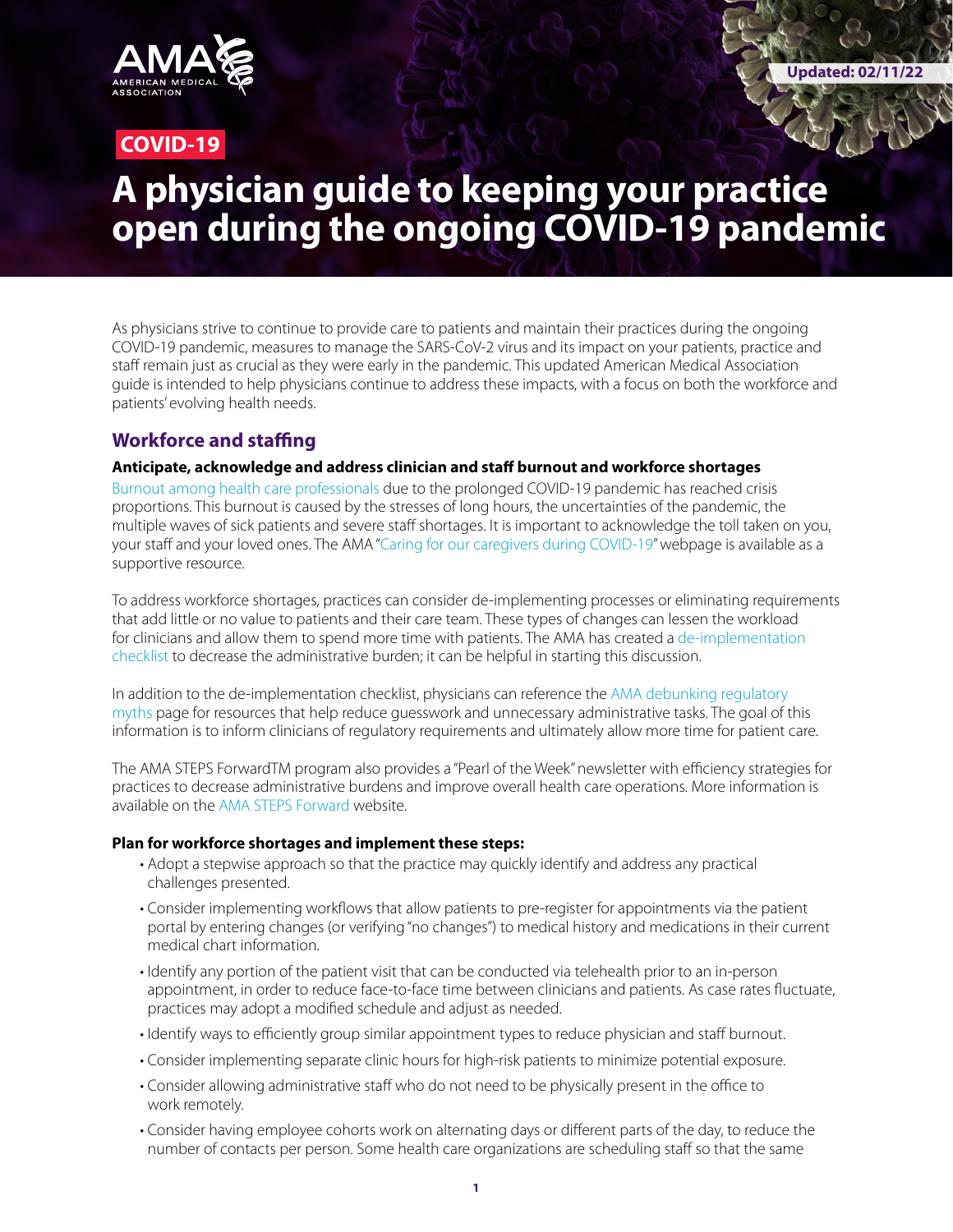individuals always work on the same team and in the same area, minimizing the risk of transmission across teams if one or more staff on the same team contracts the virus.

- Examine schedules often, ensuring that only as many staff as are necessary for patient visits come into the office each day. It is better to have a smaller number of staff with full ("new normal") schedules than to have more people in the office than are needed for patient demand.
- Consider implementing an "on-call" schedule for staff, in preparation for the absence of scheduled employees due to COVID-19. This will prevent extended wait times in the clinic, and help to keep patients and staff members safe.
- Communicate your weekly schedule clearly to the practice's patients, clinicians and staff.
- Consider measuring burnout and/or the likelihood that staff may leave or reduce work hours in the next year, in order to plan for shortages or mitigate these losses.

## **Implement policies and procedures: Staff vaccination status**

Your practice may be contemplating requiring that its employees be fully vaccinated as a condition of employment. This is a particularly important consideration because physician practices serve and treat patients; therefore, limiting their exposure to COVID-19 is paramount.

The AMA, joined by over 50 other health care and medical specialty societies, [has called](https://www.ama-assn.org/press-center/press-releases/ama-support-covid-19-vaccine-mandates-health-care-workers) for all health care and long-term care employers to require their employees to be vaccinated against COVID-19.

On Nov. 4, 2021, Centers for Medicare & Medicaid Services (CMS) issued an Interim Final Rule mandating that all health care workers participating in Medicare and Medicaid be fully vaccinated. This mandate was upheld by the U.S. Supreme Court on Jan. 13, 2022. The mandate applies to facilities—hospitals, ambulatory surgical centers, dialysis facilities, home-health agencies, and long-term care facilities. The requirement applies to both clinical and nonclinical staff, including patient-facing and non-patient-facing employees, students, trainees, volunteers and contract employees. It also applies to physicians admitting and/or treating patients in a covered facility. It does NOT apply to physician offices that are NOT affiliated with or owned by a facility. Visit the [CMS](https://www.cms.gov/medicareprovider-enrollment-and-certificationsurveycertificationgeninfopolicy-and-memos-states-and/guidance-interim-final-rule-medicare-and-medicaid-programs-omnibus-covid-19-health-care-staff-0)  [website](https://www.cms.gov/medicareprovider-enrollment-and-certificationsurveycertificationgeninfopolicy-and-memos-states-and/guidance-interim-final-rule-medicare-and-medicaid-programs-omnibus-covid-19-health-care-staff-0) for specific deadlines and requirements regarding health care staff vaccination requirements.

Many health care organizations and practices have [voluntarily](https://www.ama-assn.org/delivering-care/public-health/health-system-leaders-navigating-vaccine-mandates) established a mandate for their employees. A recent AMA podcast highlights several of these facilities and what led to their decisions. It is important to recognize that in non-facility practices with limited staff and increasing staff shortages, there are unique factors to consider regarding vaccination requirements. Regardless of your practice policy, when communicating with your employees it is important to clearly explain the policy and their rights.

#### **What should be done if an employee contracts COVID-19 while at work?**

- Follow Centers for Disease Control and Prevention (CDC) and local public health protocols regarding notification and quarantine of potentially exposed staff and communication to patients. Some state health departments have established rapid response teams for when a provider of an essential service, such as medical care, is identified as having COVID-19. It is helpful to know in advance if your state or municipality has such a team.
- Initiate contact-tracing protocols and sanitation procedures.
- Follow [CDC guidelines](https://www.cdc.gov/coronavirus/2019-ncov/hcp/guidance-risk-assesment-hcp.html?CDC_AA_refVal=https%3A%2F%2Fwww.cdc.gov%2Fcoronavirus%2F2019-ncov%2Fhcp%2Freturn-to-work.html) for reopening (if the practice had to close due to an exposure and/or case), and when planning for an employee's [return to work.](https://www.cdc.gov/coronavirus/2019-ncov/hcp/guidance-risk-assesment-hcp.html?CDC_AA_refVal=https%3A%2F%2Fwww.cdc.gov%2Fcoronavirus%2F2019-ncov%2Fhcp%2Freturn-to-work.html) This includes employee testing, self-monitoring for return of symptoms and use of Personal Protective Equipment (PPE) at all times.
- Consult with your attorney, office manager or representative responsible for human resources concerns, and the Department of Labor's [guidance](https://www.dol.gov/agencies/whd/pandemic/ffcra-questions) on leave and other benefits that are available for eligible employees.

As these steps are taken, the practice/employer has a continuing obligation to protect the privacy of the affected employee and **may not disclose their name unless the employee has specifically consented to such disclosure.**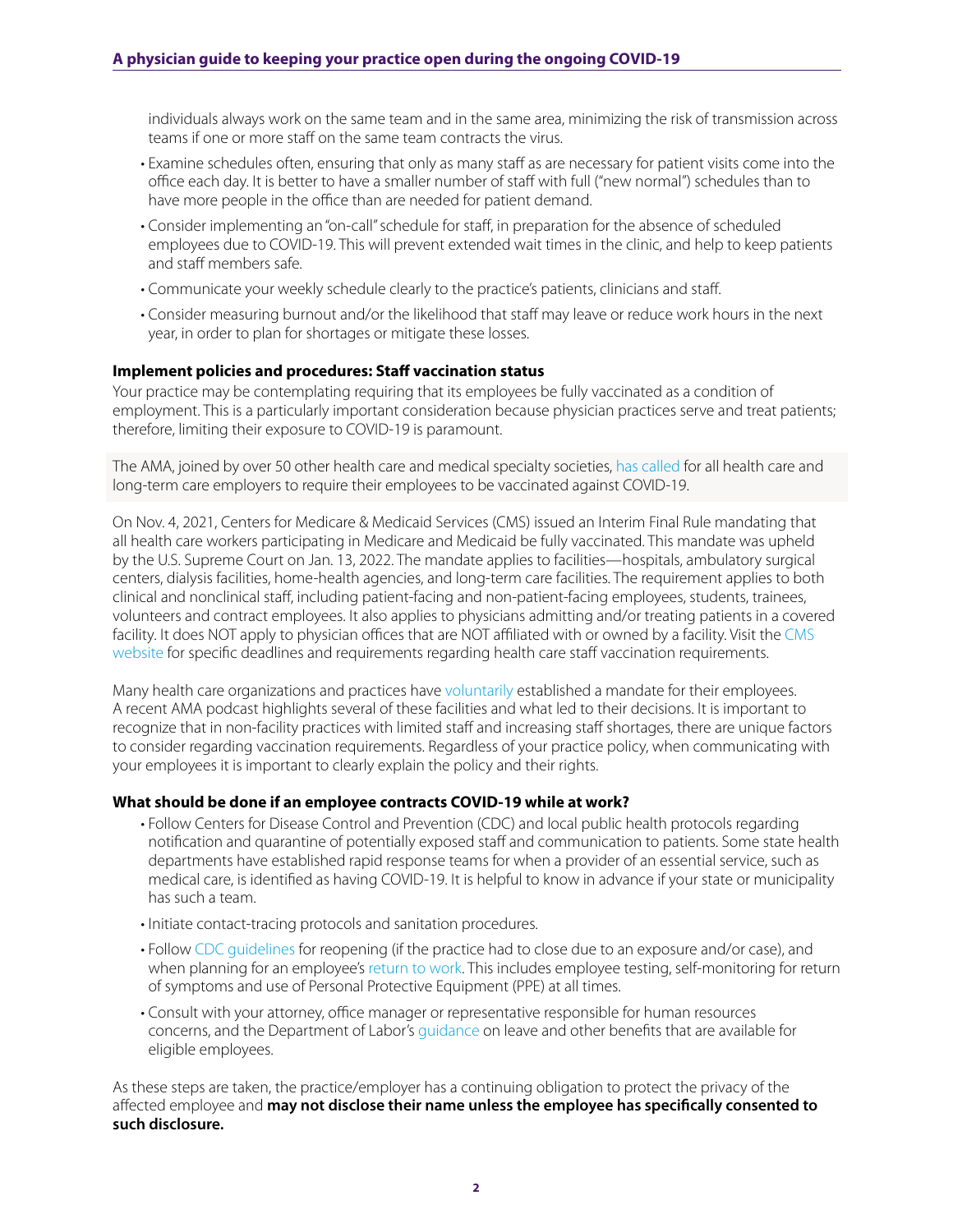## **Ensure workplace safety for clinical and non-clinical staff:**

- Communicate personal health requirements clearly to clinicians and staff. For example, employees should not present to work if they: have a fever, have lost their sense of taste or smell, have other COVID-19 symptoms, or have recently been in direct contact with someone who has tested positive for COVID-19 (until they themselves have been tested).
- Keep records of employee screening results in a confidential employment file, separate from their personnel file.
- Minimize person-to-person physical contact as much as possible.
- Consider rearranging open work areas to increase the distance between people who are working.
- Consider having assigned workstations and patient rooms to minimize the number of people touching the same equipment.
- Establish open and regular communication with facilities management regarding cleaning schedules and protocols for shared spaces (e.g., kitchens, bathrooms), as well as reporting of COVID-19 positive employees in the office building.
- Smaller physician practices should identify the number of staff members allowed in shared spaces (e.g., break rooms, nursing stations, etc.) at one time to ensure social distancing.

The CDC, as of this writing, recommends that the following types of individuals **should quarantine for five days (as opposed to the original recommendation of 10 days) and wear a mask when in public or in close contact with others for the subsequent five days:** 

- Individuals with COVID-19 who are asymptomatic,
- Individuals with COVID-19 with resolving symptoms (without fever for 24 hours), and
- Individuals suspected of COVID-19 exposure

As the pandemic continues to evolve, guidance may change. Be sure to visit the [CDC website](https://www.cdc.gov/media/releases/2021/s1227-isolation-quarantine-guidance.html) for the most upto-date guidance.

Practice policies and procedures should align with the most recent CDC [guidance](https://www.cdc.gov/coronavirus/2019-ncov/hcp/guidance-risk-assesment-hcp.html?CDC_AA_refVal=https%3A%2F%2Fwww.cdc.gov%2Fcoronavirus%2F2019-ncov%2Fhcp%2Freturn-to-work.html) for employees who interacted with a patient later diagnosed with a COVID-19-related illness—and with the CDC's return-to-work guidance for health care workers diagnosed with COVID-19.

To learn more about health care institutions' ethical obligations to protect health care professionals, see this [piece](https://www.ama-assn.org/delivering-care/ethics/obligations-protect-health-care-professionals) from AMA *Code of Medical Ethics*.

## **Patients**

## **Implement policies and procedures: Patient vaccination**

While the vast majority of U.S. adults have been vaccinated to date, there is considerable variation from state to state and even county to county. Eligibility for vaccination has expanded gradually, with many of the youngest Americans only becoming eligible a year or more into the pandemic. A number of Americans remain undecided or opposed to vaccination, despite ample supply, surges in case numbers due to COVID variants, and higher rates of hospitalization and death for the unvaccinated, as compared to fully vaccinated individuals. The AMA has developed 10 tips for speaking with patients about [vaccinations](https://www.ama-assn.org/delivering-care/public-health/covid-19-vaccine-hesitancy-10-tips-talking-patients
).

As the pandemic continues, physician offices may also be thinking about instituting a vaccination requirement for new or existing patients seeking care:

The AMA Code of Ethics states that physicians have a clear duty to provide care in emergencies and in other circumstances such as public health crises when they may face "greater than usual risks to their own safety, health or life." The Code also states that physicians ethically cannot turn away a patient based solely on the individual's infectious disease status, or for any reason that would constitute discrimination against a class or category of patients.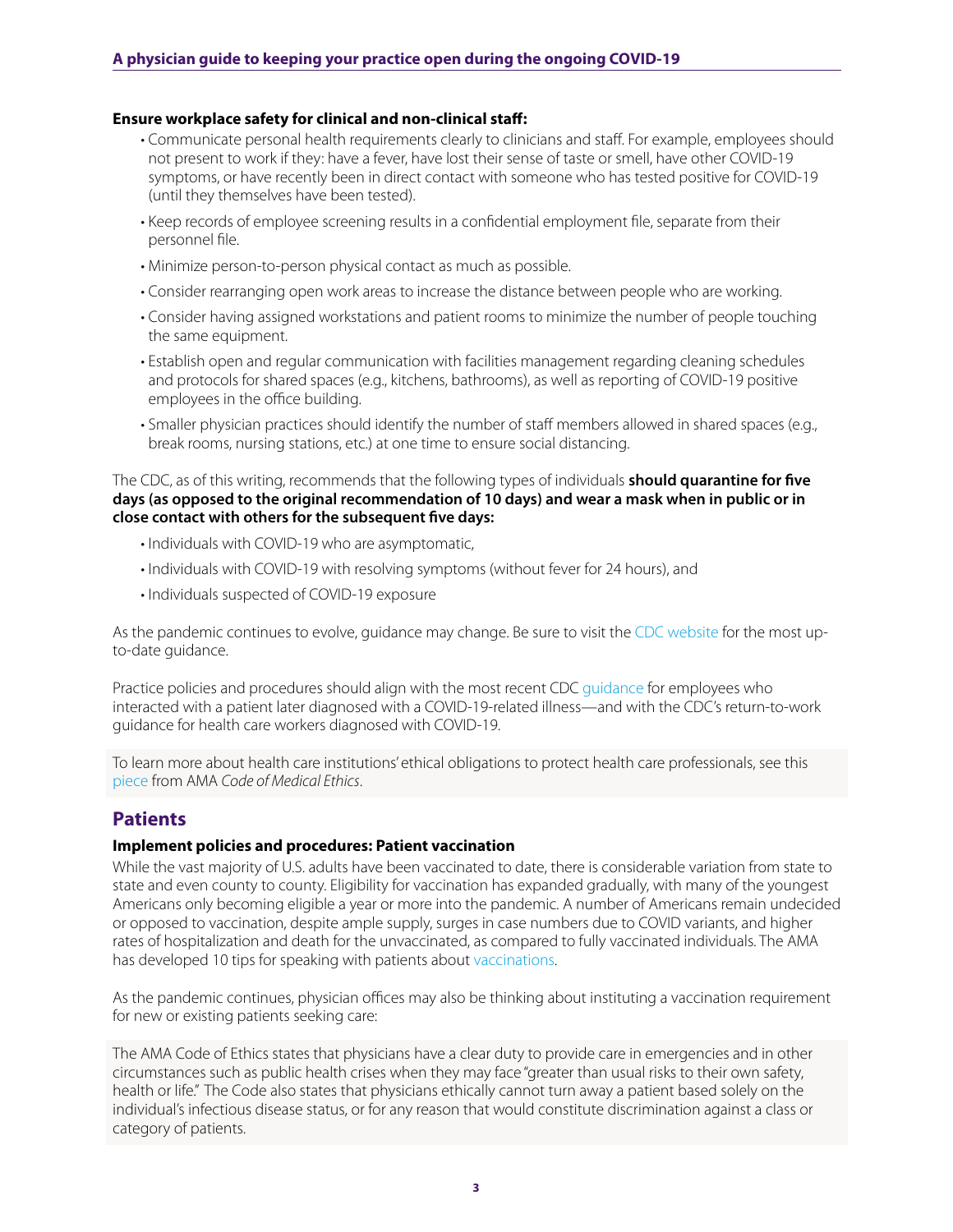However, the strength of a physician's obligation to treat may vary under different circumstance. Determining whether, in a particular instance, a physician may ethically decline a patient requires careful reflection. The AMA has created [guidance](https://www.ama-assn.org/delivering-care/ethics/can-physicians-decline-unvaccinated-patients) to help physicians navigate these situations.

Whatever your office policy, it is critical that it is conveyed prior to a patient appointment. Please see the attached sample script that can be used when scheduling appointments with patients.

#### **Institute safety measures for patients**

A lesson learned from the pandemic is that cases of other infectious diseases (such as influenza) plummeted, presumably because COVID-19 prevention measures such as social distancing, masks and extra handwashing provided protection against other communicable diseases. Data in the fall and winter of 2021 suggest rising case numbers, likely due to a relaxation of these measures. It therefore seems reasonable to continue these practices to minimize the likelihood that patients will come into close contact with one another.

- **Practices that established separate waiting areas for "well" and "sick" patients (similar to what pediatric practices have long used) should consider continuing that measure.** Some practices used signage to direct sick patients to a separate entrance (where possible); other practices asked patients arriving for a scheduled appointment to call a designated phone number before entering the office to minimize the number of patients in the waiting area. Local COVID-19 case and vaccination rates and patient characteristics—such as immune status—can inform decisions about continuing approaches such as these.
- **Consider a flexible schedule,** i.e., staying open for a longer span of the day with extra time between visits to avoid backups and provide time for room cleaning between patients.
- **Limit patient companions to individuals whose participation in the appointment is necessary based on the patient's situation,** (e.g., parents of children, offspring, spouse, or another companion of a vulnerable adult). Clearly post your policy for individuals who are not patients or employees to enter the practice (including vendors, educators, service providers, etc.) outside the practice door, on your website, and any social media sites. Communicate your policy and any changes or updates to staff so they can correctly inform potential visitors, reduce confusion and avoid misunderstandings. Check whether specific guidance has been issued by your [local authorities or state](https://www.cdc.gov/coronavirus/2019-ncov/php/hd-search/index.html). Reroute these visitors to virtual communications such as phone calls or videoconferences (e.g., a physician may want to hold "office hours" to speak with suppliers, vendors, or salespeople). For visitors who must physically enter the practice (e.g., to do repair work), designate a window of time for such visits that is outside of the practice's normal office hours to minimize interactions with patients, clinicians, or staff.
- **Follow CDC and your state and local health department guidance on whether individuals who visit the office should wear a [mask covering](https://www.cdc.gov/coronavirus/2019-ncov/prevent-getting-sick/about-face-coverings.html) their mouth and nose.** This expectation should be clearly communicated to patients and other visitors **before** they arrive at the practice. Some practices found success in communicating visitor and masking requirements by adding this information to their website home page, their patient portal, or their phone greeting message. Visitors and patients who arrive without a mask should be provided with one by the practice if supplies are available.

## **Prior to scheduled, in-person patient visits**

For visits that must take place in person, staff should continue to screen patients for COVID-19 symptoms, confirm COVID-19 vaccination status, and provide office policy on non-patient visitors prior to the appointment.

The CDC now recommends that individuals with COVID-19 who are asymptomatic, have symptoms resolving (i.e., without fever for 24 hours), or have a suspected COVID-19 exposure should quarantine for five days (as opposed to the original recommendation of ten days), and wear a mask when in public or close proximity with others for the subsequent five days. Visit the [CDC website](https://www.cdc.gov/media/releases/2021/s1227-isolation-quarantine-guidance.html) for the most up-to-date guidance.

## **Testing for COVID-19**

With the rise and rapid spread of the Omicron variant, testing has become even more important and accessing tests has been challenging. Provide clear and up-to-date information to patients regarding where they can be tested and how the process works. Visit the [CDC website](https://www.cdc.gov/coronavirus/2019-ncov/testing/index.html) for the latest guidance on accessing tests. Some health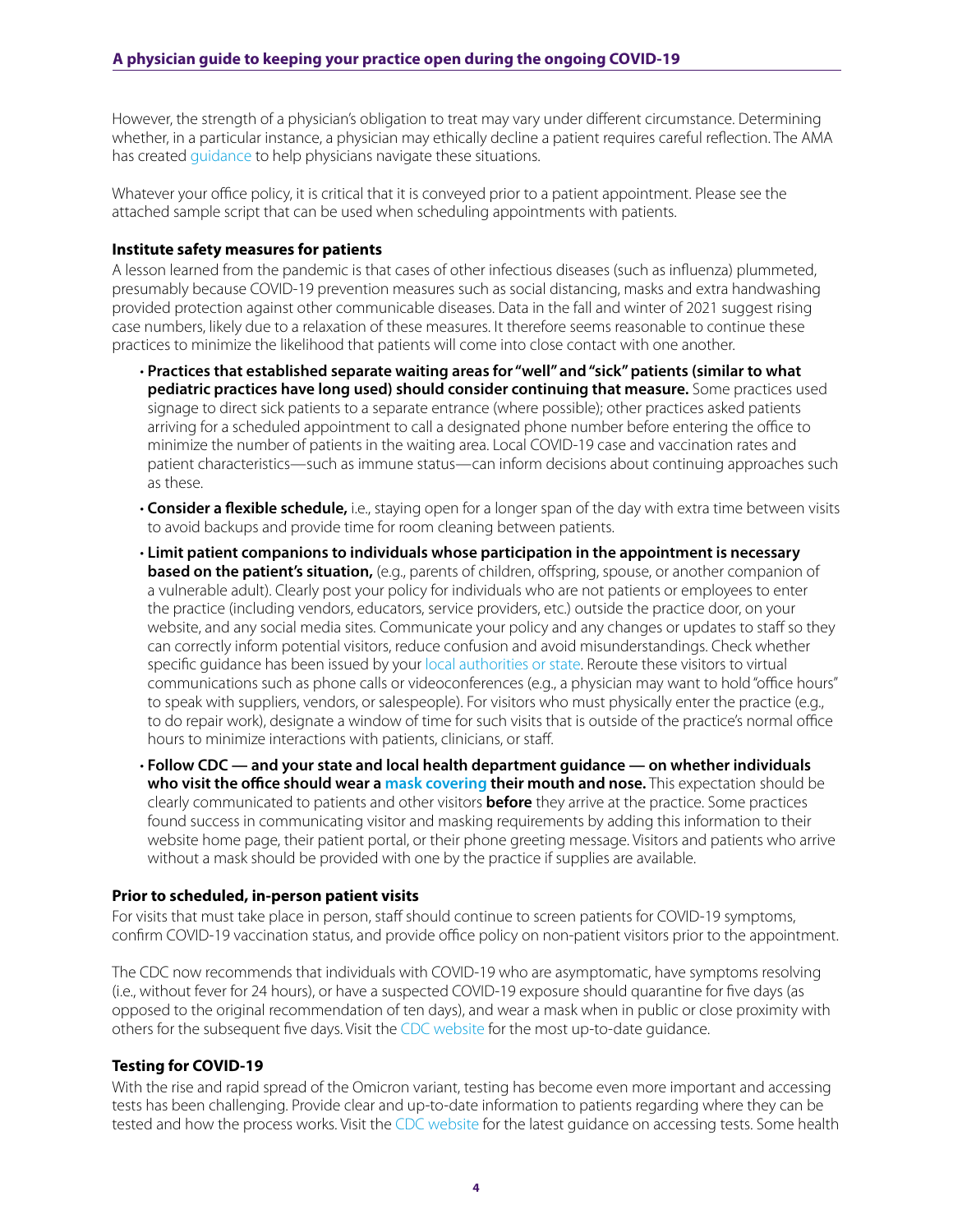systems where case rates are rising and/or high are continuing the practice of testing all patients who are being scheduled for elective or high-intensity procedures (such as outpatient surgeries or services requiring close contact). Depending on the nature of your practice, you may consider doing the same. If wait times for testing or receipt of results are rising in your community, consider conducting more telehealth visits and scheduling fewer in-person appointments.

## **Other ongoing steps to take**

## **Review coverage with your medical liability insurance carrier**

To ensure that clinicians on the front line of treating COVID-19 patients are protected from medical malpractice litigation, Congress has [shielded clinicians from liability](https://www.ama-assn.org/practice-management/sustainability/liability-protections-health-care-professionals-during-covid-19) in certain instances. As the pandemic continues and practices strive to remain open, there may be heightened risks caused by the pandemic that do not fall under these protections, such as a patient contracting COVID following contact with an unvaccinated employee of the practice. Contact your medical liability insurance carrier to discuss your current coverage and whether any additional coverage may be warranted. Continue to communicate with your carrier to ensure your liability coverage is adequate. As much as is practicable, you should protect your practice and your clinicians from liability and lawsuits resulting from current and future unknowns related to the COVID-19 pandemic.

## **Protect confidentiality/privacy**

Keep confidentiality, privacy, and data security protocols up to date. While certain [HIPAA](https://www.ama-assn.org/practice-management/hipaa) requirements related to telemedicine are not being enforced during the COVID-19 public health emergency, the overall HIPAA privacy, security and breach notification requirements must continue to be followed regardless of the modality used to deliver care. Answers to frequently asked questions are provided at the end of this document.

## **Comply with governmental guidance**

Guidance from cities, states and the federal government establishes guardrails that should be in place in practices. Due to ongoing surges of COVID-19 cases, some states and cities have enacted, extended, or modified previously issued orders related to mask wearing, social distancing and school limitations on occupancy and reopening. Some are also [mandating](https://www.jdsupra.com/legalnews/supreme-court-blocks-biden-vaccine-7715160/) vaccination for certain categories of workers, such as individuals who work in long-term care facilities. State and city requirements should be reviewed on a regular basis and should follow the most current guidance followed. Check with your state and/or local medical society for the latest local guidance.

## **Pre-visit screening script template**

**Introduction:** I would like to speak to [name or patient with scheduled visit]. I am calling from [XYZ practice] regarding your appointment scheduled for [date and time]. Given the ongoing COVID-19 outbreak, I am calling to ask a few questions in connection with your appointment. These are designed to help promote your safety, as well as the safety of our staff and other patients. We are asking the same questions of all practice patients. We ask that you answer these questions truthfully and accurately. All your responses will remain confidential. As appropriate, the information you provide will be reviewed by one of our practice's medical professionals, who will provide additional guidance regarding whether any adjustments need to be made to your scheduled appointment.

| <b>Question</b>                                                                                                                                                                                                                                                                                                                                                                                                                | Yes/No | <b>Details</b> |
|--------------------------------------------------------------------------------------------------------------------------------------------------------------------------------------------------------------------------------------------------------------------------------------------------------------------------------------------------------------------------------------------------------------------------------|--------|----------------|
| Have you or a member of your household had any of the following symptoms in the last<br>21 days: sore throat, cough, chills, body aches for unknown reasons, shortness of breath for<br>unknown reasons, loss of smell, loss of taste, fever or temperature of or greater than 100 degrees<br>Fahrenheit? (If yes, obtain information about who had the symptoms, what they were, when they<br>started and when they stopped.) |        |                |
| Have you or a member of your household been tested for COVID-19? (If yes, obtain the date<br>of test, results of the test, whether the person is currently in quarantine and the status of the<br>person's symptoms.)                                                                                                                                                                                                          |        |                |
| Have you or a member of your household been advised to be tested for COVID-19 by<br>government officials or health care providers? (If yes, obtain information about why the<br>recommendation was made, when it was made, whether the testing occurred, when any<br>symptoms started and stopped, and the current health status of the person who was advised.)                                                               |        |                |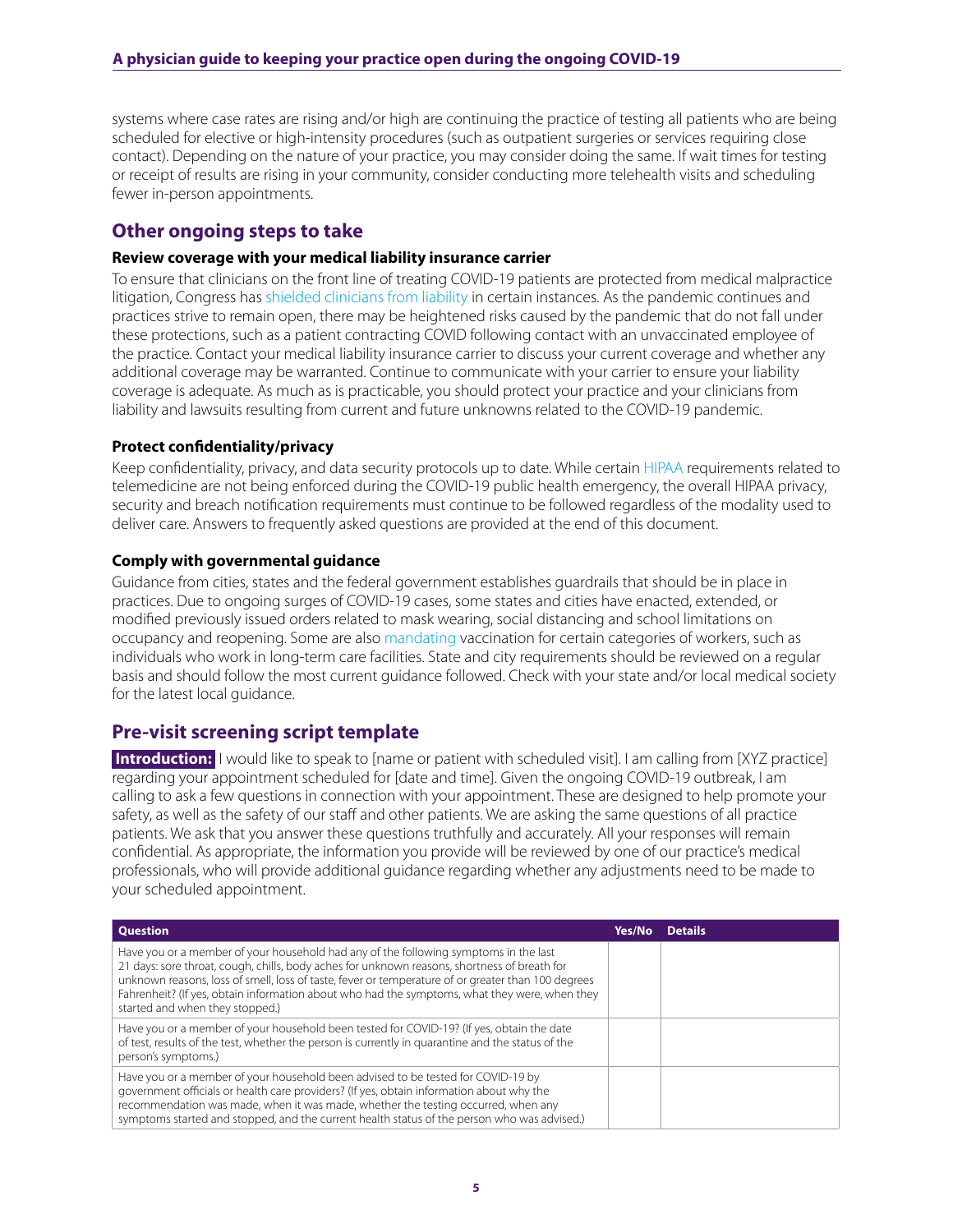## **A physician guide to keeping your practice open during the ongoing COVID-19**

| <b>Question</b>                                                                                                                                                                                                                                                                                                                                                     | Yes/No | <b>Details</b> |
|---------------------------------------------------------------------------------------------------------------------------------------------------------------------------------------------------------------------------------------------------------------------------------------------------------------------------------------------------------------------|--------|----------------|
| Were you or a member of your household advised to self-quarantine for COVID-19 by<br>government officials or health care providers? (If yes, obtain information about why the<br>recommendation was made, when it was made, whether the person quarantined, when any<br>symptoms started and stopped, and the current health status of the person who was advised.) |        |                |
| Have you been vaccinated for COVID-19? If so, which vaccine did you receive: Moderna, Pfizer,<br>Johnson & Johnson? If so, have you received a booster vaccine? If so, which one: Moderna, Pfizer,<br>or Johnson & Johnson? If possible, please bring a record of your COVID-19 vaccinations to your<br>appointment for our records.                                |        |                |
| Have you or a member of your household visited or received treatment in a hospital, nursing<br>home, long-term care, or other health care facility in the past 30 days? (If yes, obtain the facility<br>name. location, reason for visit/treatment and dates.)                                                                                                      |        |                |
| Have you or a member of your household traveled outside the United States in the past 30 days?<br>(If yes, obtain the city, country and dates.)                                                                                                                                                                                                                     |        |                |
| Have you or a member of your household traveled elsewhere in the United States in the past 21<br>days? (If yes, obtain the city, state, and dates.)                                                                                                                                                                                                                 |        |                |
| Have you or a member of your household traveled on a cruise ship in the past 21 days? (If yes,<br>determine the name of the ship, ports of call and dates.)                                                                                                                                                                                                         |        |                |
| Are you, or a member of your household, health care providers or emergency responders? (If yes,<br>find out what type of work the person does and whether the person is still working. For example,<br>an ICU nurse actively working versus a furloughed firefighter.)                                                                                              |        |                |
| Have you or a member of your household cared for an individual who is in quarantine, is a<br>presumptive positive or has tested positive for COVID-19? (If yes, obtain the status of the person<br>cared for, when the care occurred and what the care was.)                                                                                                        |        |                |
| Do you have any reason to believe you or a member of your household has been exposed to<br>or acquired COVID-19? (If yes, obtain information about the believed source of the potential<br>exposure and any signs that the person acquired the virus.)                                                                                                              |        |                |
| To the best of your knowledge, have you been in close proximity to any individual who tested<br>positive for COVID-19? (If yes, obtain information about when the contact occurred, what the<br>contact was, how long the people were in contact and when the diagnosis occurred.)                                                                                  |        |                |

## Thank you.

I will share this information with a medical professional in our practice. Please note that our office requires that all patients and visitors follow CDC, state and local [guidance](https://www.cdc.gov/coronavirus/2019-ncov/prevent-getting-sick/masks.html?CDC_AA_refVal=https%3A%2F%2Fwww.cdc.gov%2Fcoronavirus%2F2019-ncov%2Fprevent-getting-sick%2Fdiy-cloth-face-coverings.html) regarding face coverings to prevent the spread of COVID-19. For that reason, we ask that you please wear a cloth face covering or mask to your appointment. Unless you hear otherwise from us, we look forward to seeing you at your appointment on [date and time].

Practice staff action steps:

- If patient responds "Yes" to any of the above, questionnaire must be reviewed by designated medical leadership to assess whether the patient can keep the scheduled appointment. Patient will be contacted again after a decision is made.
- If patient responds "No" to all the above, do you believe any further inquiry with the patient is appropriate before the scheduled visit? If yes, what type of inquiry and why?
- If you have any questions, please contact \_\_\_\_\_\_\_ [designated medical leadership] to discuss.

Note: This sample script is designed to collect information that can be used to inform decisions about whether it is advised for patients to receive care from the practice. This sample should be reviewed, modified as appropriate and ultimately approved for use by practice medical leadership who have responsibility for remaining current on applicable COVID-19-related guidelines from the CDC and other appropriate resources.